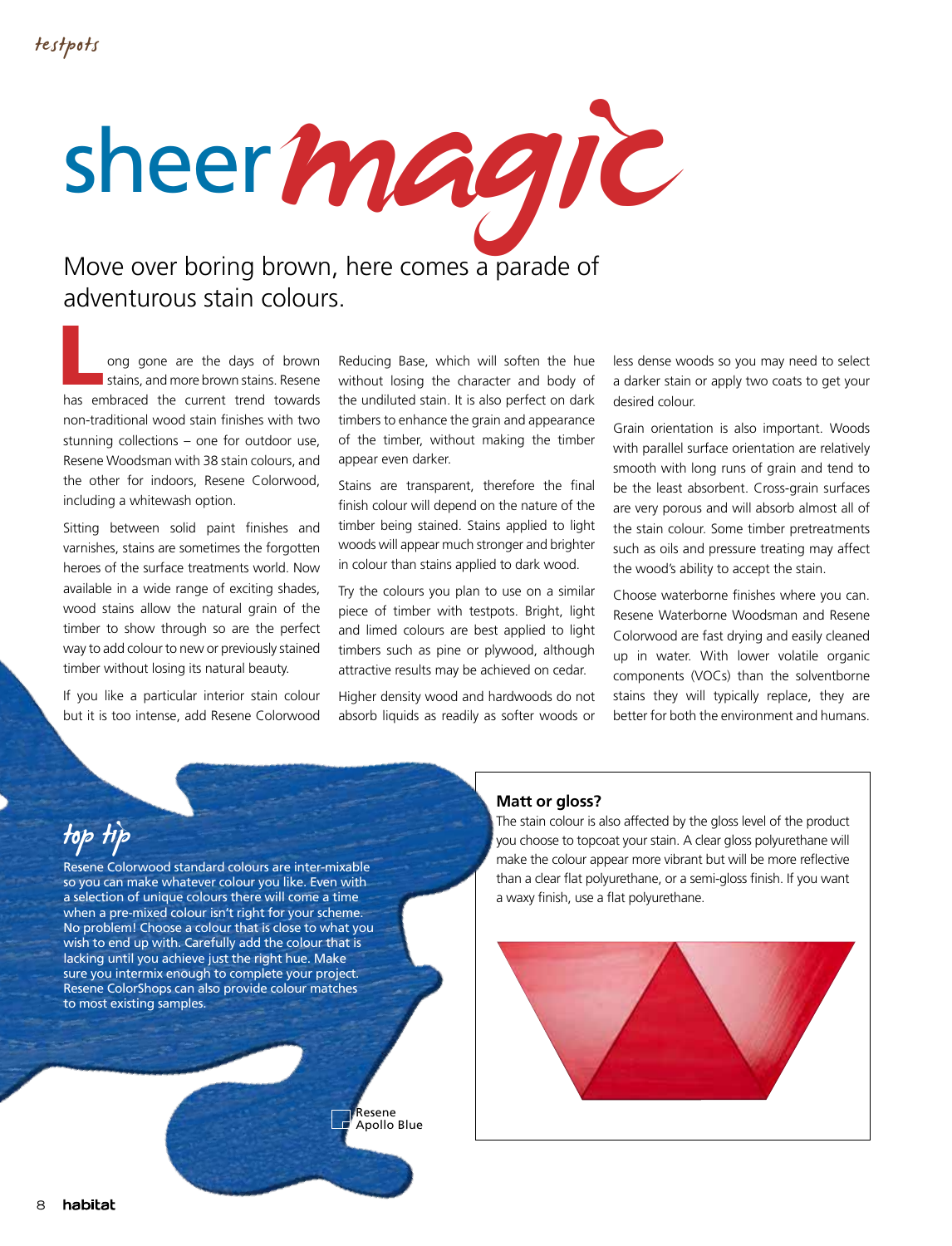Be harlequin happy with Resene Colorwood stains in Resene Satin Orange, Resene Red Pepper, Resene Whitewash, Resene Deep Purple, Resene Apollo Blue and Resene Emerald Green. Glass forms by Isaak Katzoff, \$75, from Mixt.

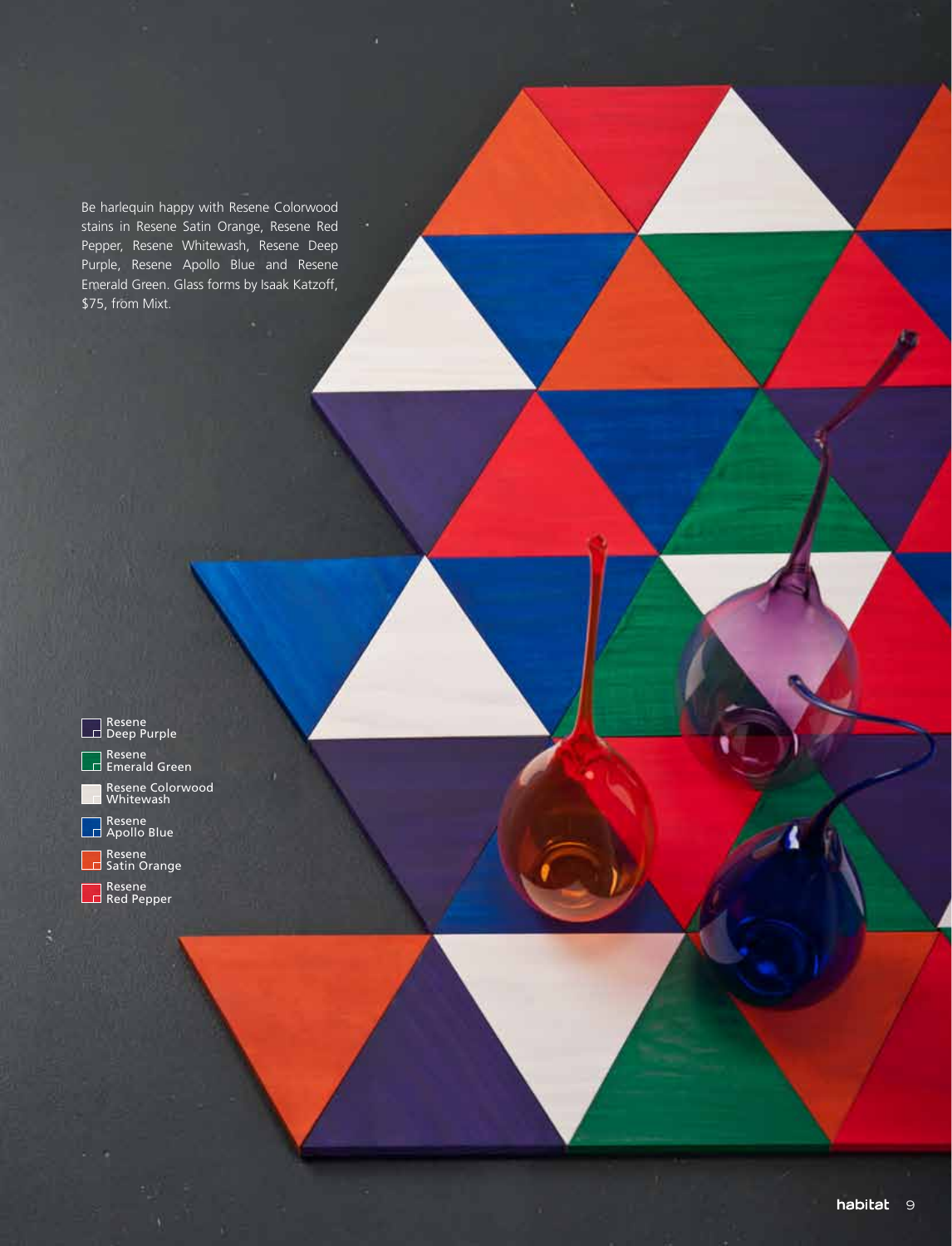Bricked in blue with Resene Waterborne Woodsman stains in Resene Pickled Bluewood, Resene Pitch Black, Resene Limed Ash, Resene Bleached Cedar (second row), and Resene Riverstone (third row). Dune tray from Kartell; San Filipe jug, \$29.90, and tumblers, \$28.90 for four, from Corso de' Fiori.



Resene<br>Riverstone

**styling** Pippa Fay, Lisa Morton **pictures** Tony Brownjohn **woodwork and staining**  Philippe Morin